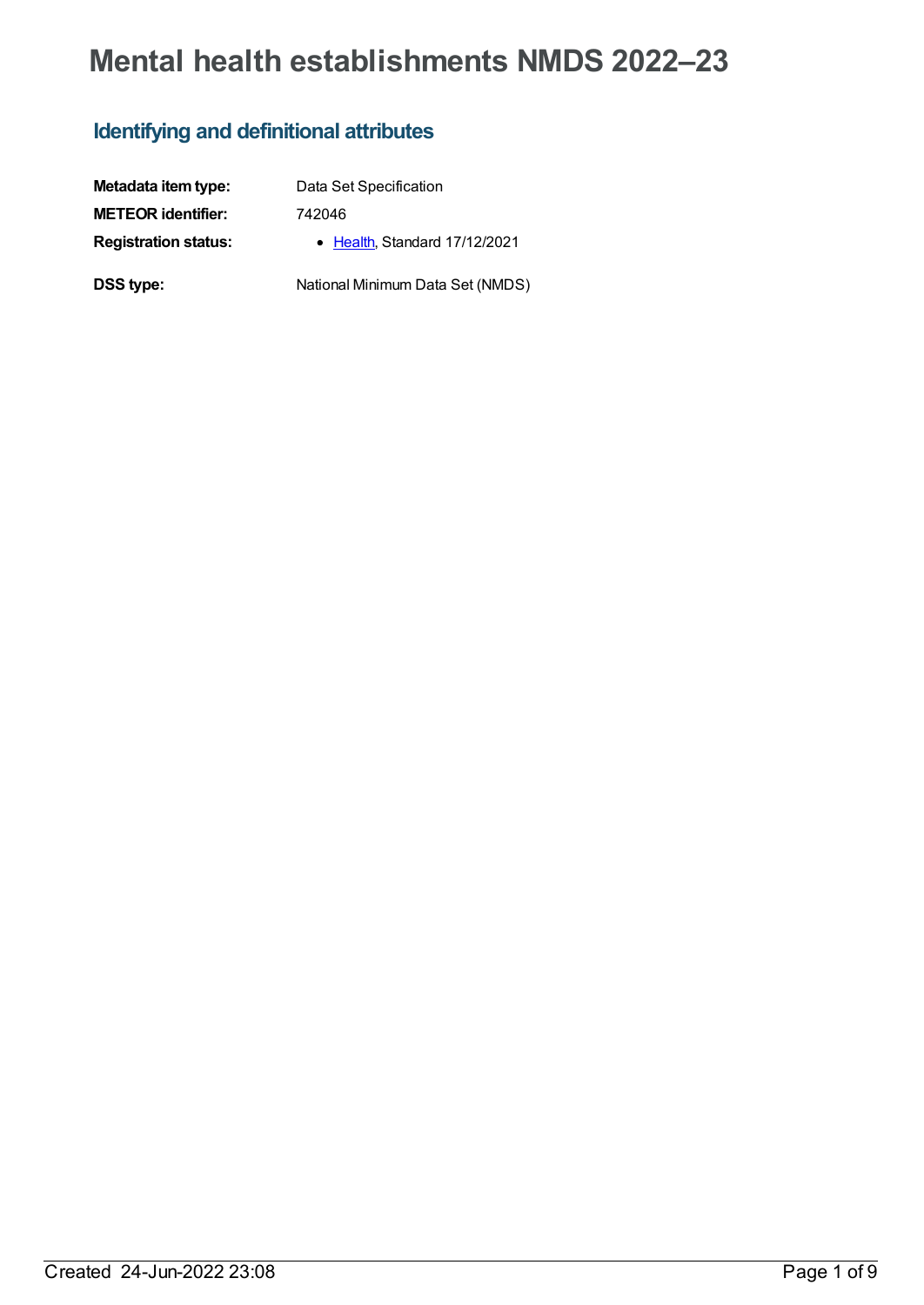**Scope:** The scope of the Mental health establishments national minimum data set (MHE NMDS) is all [specialised](file:///content/268984) mental health services managed or funded by state or territory health authorities. The concept of a specialised mental health service is not dependent on the inclusion of the service within the state or territory mental health budget. Services funded by government from non-mental health specific budgets are considered in-scope for collection if they meet the definition of a specialised mental health service. Services funded and administered wholly by the Australian Government are considered out-of-scope for the MHE NMDS.

> All services operated within the budget of a specialised mental health service organisation are considered in-scope for the MHE NMDS. These services are also expected to report client level data, that is, they are expected to report to the Community mental health care NMDS, Residential mental health care NMDS, Admitted patient care NMDS and the Mental Health National Outcomes and Casemix Collection. There are some services reporting to the MHE NMDS for which the collection of client level data is not warranted, however, these services are uncommon and any omission of client level data must be justified by jurisdictions.

Specialised mental health services are those with a primary function to provide treatment, rehabilitation or community support targeted towards people with a mental disorder or psychiatric disability. These activities are delivered from a service or facility that is readily identifiable as both 'specialised' and 'serving a mental health care function'.

A service is not defined as a specialised mental health service solely because its clients include people affected by a mental illness or psychiatric disability.

The definition excludes specialist drug and alcohol services and services for people with intellectual disabilities, except where they are specifically established to assist people affected by a mental disorder who also have drug and alcohol related disorders or intellectual disability.

The services can be sub-units of hospitals that are not, themselves, specialised mental health establishments (e.g. designated psychiatric units and wards, outpatient clinics).

There is a hierarchy of statistical units used within the MHE NMDS. Information is provided at each level: State/Territory; Region; Organisation; Hospital/Service unit cluster; and Service unit (Admitted patient services, Residential services and Ambulatory services). Each level has a unique set of attributes which comprise the NMDS data elements and additional supplementary information.

The statistical units are specialised mental health services. These are the specialised mental health components of the state and territory health authorities, and of regions within states and territories; specialised mental health service organisations; service units within those organisations; hospitals or service unit clusters; service units; and specialised mental health services provided by private hospitals, and non-government residential service units in receipt of state or territory government funding.

Specialised mental health services provided by private hospitals and nongovernment residential mental health services that receive state or territory government funding are included as service units for this NMDS.

Ambulatory services managed by non-government organisations (NGOs) are not defined as statistical units for this NMDS.

The scope of the MHE NMDS is restricted to recurrent expenditure as specified by its metadata. Consequently, capital expenditure is out of scope for this collection. In determining what constitutes recurrent expenditure, data suppliers should have regard to State health authority and other authoritative guidelines as to the differentiation between 'capital' and 'recurrent' expenditure. Record all recurrent expenditure as Australian currency up to hundreds of millions of dollars, rounded to the nearest whole dollar.

The scope of the MHE NMDS includes 'in-reach' mental health service contacts, that is, service contacts provided to patients admitted to psychiatric hospitals or designated psychiatric units in acute care hospitals, and residents in 24 hour staffed specialised residential mental health care services.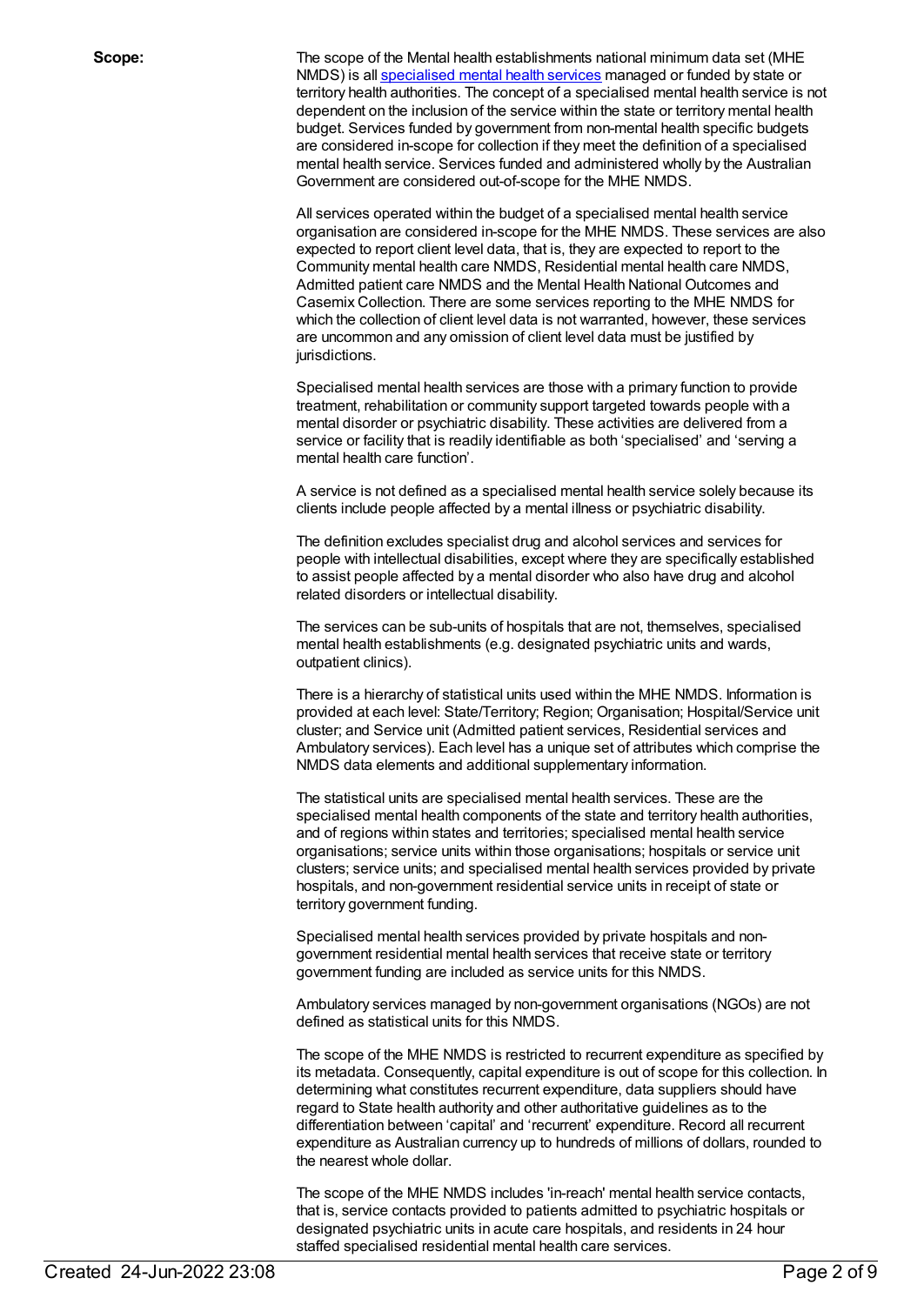## **Collection and usage attributes**

| <b>Statistical unit:</b>   | <b>Specialised mental health service</b>                                                                                                                 |
|----------------------------|----------------------------------------------------------------------------------------------------------------------------------------------------------|
| <b>Collection methods:</b> | National reporting arrangements                                                                                                                          |
|                            | State and territory health authorities provide the data to the Australian Institute of<br>Health and Welfare for national collation, on an annual basis. |
|                            | Periods for which data are collected and nationally collated                                                                                             |
|                            | Financial years ending 30 June each year.                                                                                                                |
| Implementation start date: | 01/07/2022                                                                                                                                               |
| Implementation end date:   | 30/06/2023                                                                                                                                               |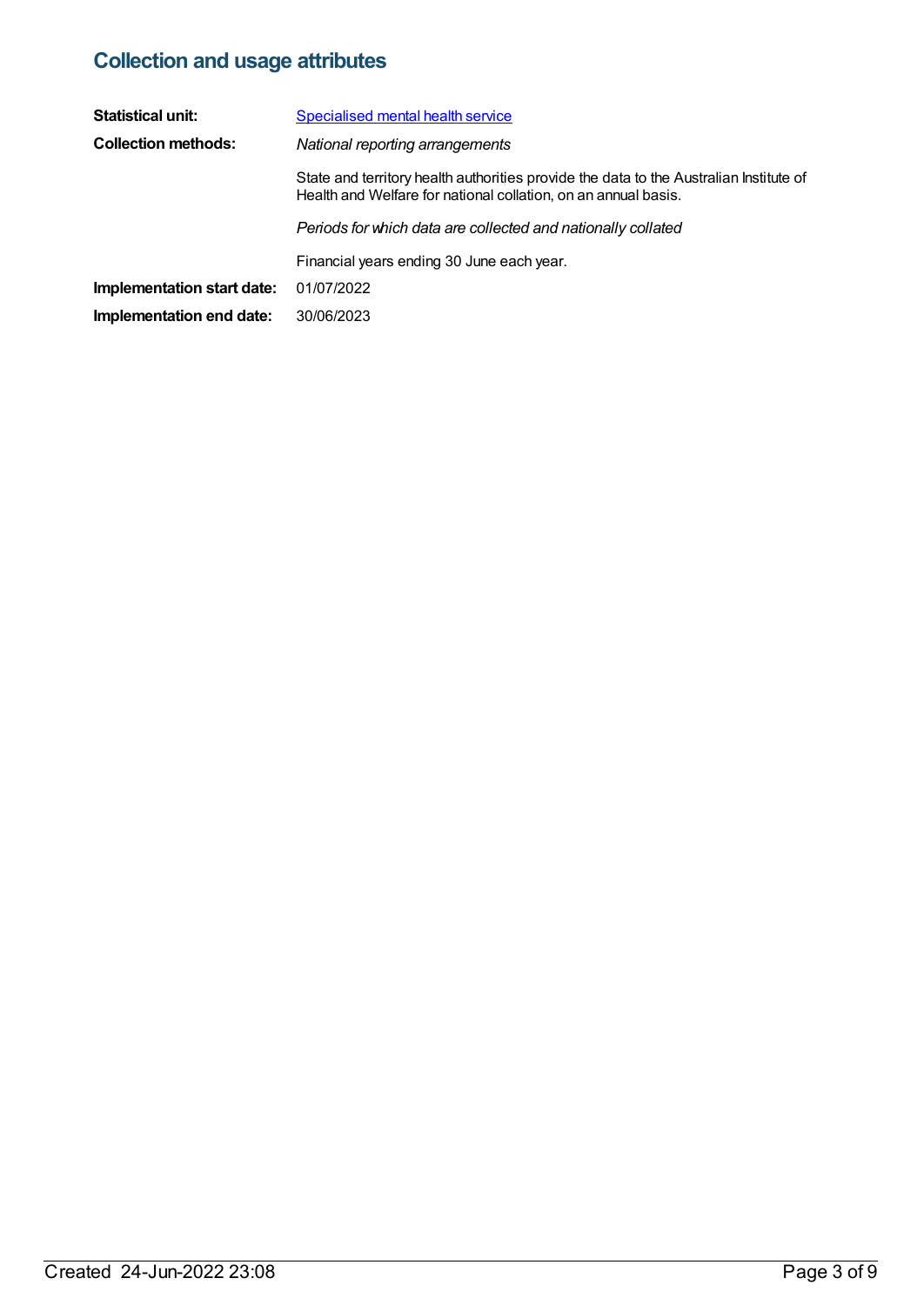#### **Comments:** *Glossary items*

Glossary terms that are relevant to this national minimum data set are included here.

**[Aboriginal](https://meteor.aihw.gov.au/content/701021) and Torres Strait Islander mental health worker**

**[Administrative](https://meteor.aihw.gov.au/content/327166) and clerical staff**

**[Admitted](https://meteor.aihw.gov.au/content/409067) patient mental health care service**

**[Ambulatory](https://meteor.aihw.gov.au/content/749893) care**

**[Ambulatory](https://meteor.aihw.gov.au/content/699980) mental health care service**

**Average for the [counting](https://meteor.aihw.gov.au/content/373642) period**

**Diagnostic and health [professional](https://meteor.aihw.gov.au/content/327164)**

**[Domestic](https://meteor.aihw.gov.au/content/327168) and other staff**

**[Enrolled](https://meteor.aihw.gov.au/content/717101) nurse**

**Episode of [residential](https://meteor.aihw.gov.au/content/376427) care end**

**Episode of [residential](https://meteor.aihw.gov.au/content/376510) care start**

**[Geographic](https://meteor.aihw.gov.au/content/722655) indicator**

**[Hospital-in-the-home](https://meteor.aihw.gov.au/content/327308) care**

**Local [hospital](https://meteor.aihw.gov.au/content/711144) network**

**[Mental](https://meteor.aihw.gov.au/content/515278) health carer**

**Mental health carer [workers](https://meteor.aihw.gov.au/content/717103)**

**Mental health [consumer](https://meteor.aihw.gov.au/content/515275)**

**Mental health [consumer](https://meteor.aihw.gov.au/content/450727) workers**

**Mental health-funded [non-government](https://meteor.aihw.gov.au/content/327446) organisation**

**[Occupational](https://meteor.aihw.gov.au/content/717106) therapist**

**Other diagnostic and health [professional](https://meteor.aihw.gov.au/content/327338)**

**Other [medical](https://meteor.aihw.gov.au/content/717108) officer**

**Other [personal](https://meteor.aihw.gov.au/content/327162) care staff**

**[Psychiatrist](https://meteor.aihw.gov.au/content/717113)**

**[Psychiatry](https://meteor.aihw.gov.au/content/717116) registrar or trainee**

**[Psychologist](https://meteor.aihw.gov.au/content/717120)**

**[Registered](https://meteor.aihw.gov.au/content/327182) nurse**

**[Resident](https://meteor.aihw.gov.au/content/722666)**

**[Residential](https://meteor.aihw.gov.au/content/373049) mental health care service**

**[Salaried](https://meteor.aihw.gov.au/content/327188) medical officer**

**[Separation](https://meteor.aihw.gov.au/content/327268)**

**Social [Worker](https://meteor.aihw.gov.au/content/327348)**

**Visiting [medical](https://meteor.aihw.gov.au/content/327170) officer**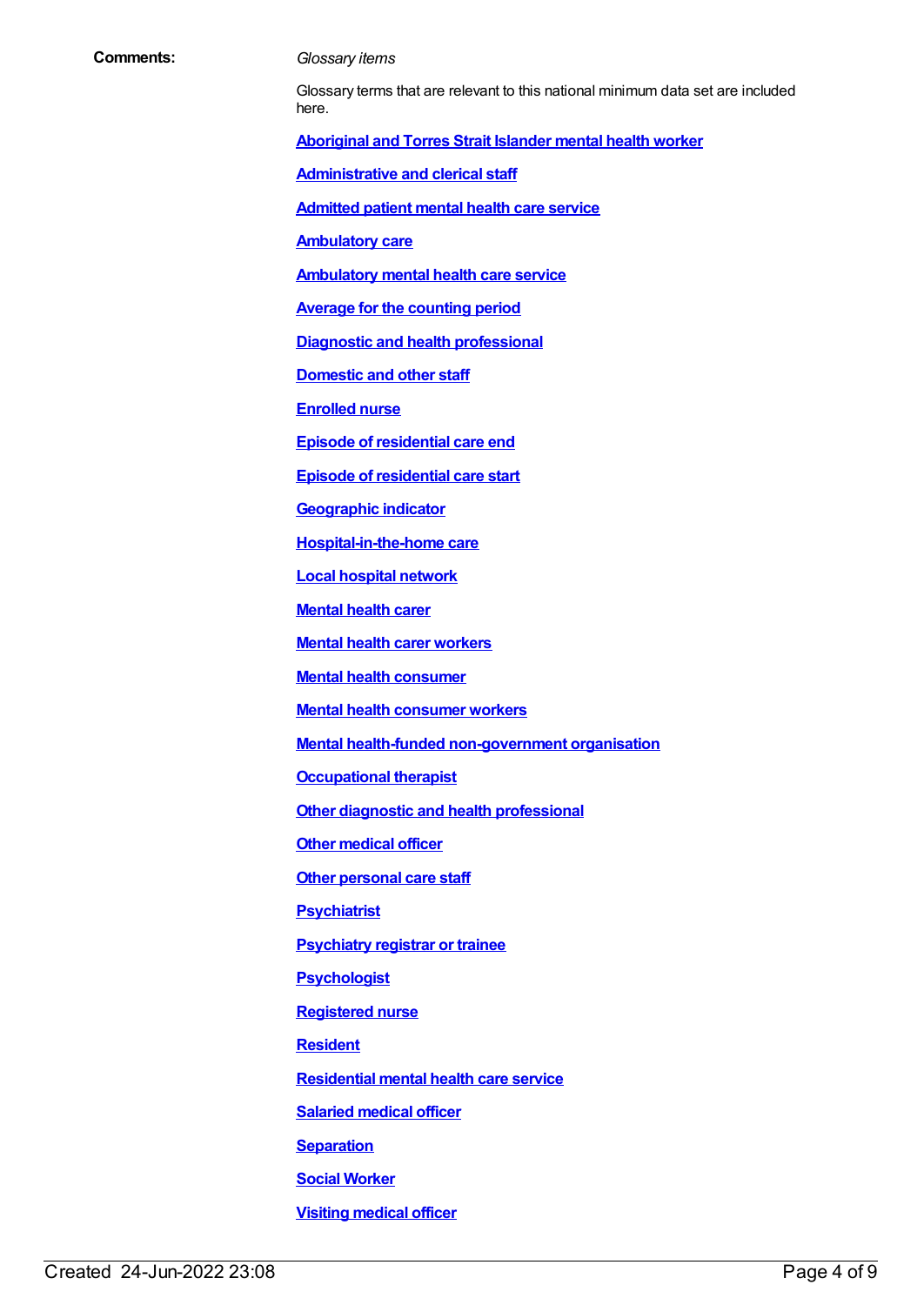### **Relational attributes**

#### **Related metadata references:**

See also Activity based funding: Mental health care NBEDS [2022–23](https://meteor.aihw.gov.au/content/742188)

• [Health](https://meteor.aihw.gov.au/RegistrationAuthority/12), Standard 17/12/2021

Supersedes Mental health [establishments](https://meteor.aihw.gov.au/content/727352) NMDS 2021–22

• [Health](https://meteor.aihw.gov.au/RegistrationAuthority/12), Superseded 17/12/2021

### **Metadata items in this Data Set Specification** Show more detail

| No.                      | Seq Metadata item                                                                                                                            | <b>Obligation Max</b> | <b>occurs</b>  |
|--------------------------|----------------------------------------------------------------------------------------------------------------------------------------------|-----------------------|----------------|
|                          | Mental health non-government organisation payments cluster                                                                                   | Mandatory             | $\mathbf 1$    |
|                          | Address-statistical area, level 2 (SA2) code (ASGS Edition 3) N(9)                                                                           | Mandatory 1           |                |
|                          | Available bed—overnight stay mental health hospital-in-the-home care, average<br>number of beds N[NNN.N]                                     | Mandatory 1           |                |
|                          | Available bed—overnight-stay admitted care, average number of beds N[N(7).N]                                                                 | Mandatory             | $\overline{1}$ |
|                          | Available bed—residential mental health care, average number of beds N[NNN.N]                                                                | Mandatory             | $\overline{1}$ |
| -                        | Episode of residential care—number of episodes of residential care, total NNNN                                                               | Mandatory             | -1             |
|                          | Establishment (mental health)—recurrent expenditure (non-salary operating costs)<br>(financial year), total Australian currency NJN(8)]      | Mandatory 1           |                |
| $\overline{\phantom{a}}$ | <b>Establishment (mental health)—recurrent expenditure (total salaries and wages)</b><br>(financial year), total Australian currency N[N(8)] | Mandatory 1           |                |
|                          | Establishment—accrued mental health care days, total N[N(7)]                                                                                 | Mandatory 1           |                |
|                          | Establishment-Australian state/territory identifier, code N                                                                                  | Mandatory             | - 1            |
| $\overline{\phantom{a}}$ | Establishment-full-time equivalent staff (paid) (Aboriginal and Torres Strait Islander<br>mental health worker), average NNNN.NN             | Mandatory             | -1             |
| -                        | Establishment—full-time equivalent staff (paid) (administrative and clerical staff),<br>average NNNN.NN                                      | Mandatory 1           |                |
| $\overline{\phantom{0}}$ | Establishment—full-time equivalent staff (paid) (diagnostic and health professionals),<br>average NNNN.NN                                    | Mandatory 1           |                |
|                          | <b>Establishment—full-time equivalent staff (paid) (domestic and other staff), average</b><br><b>NNNN.NN</b>                                 | Mandatory 1           |                |
|                          | Establishment—full-time equivalent staff (paid) (enrolled nurses), average NNNN.NN                                                           | Mandatory 1           |                |
| $\overline{\phantom{a}}$ | Establishment—full-time equivalent staff (paid) (mental health carer workers), average<br><b>NNNN.NN</b>                                     | Mandatory 1           |                |
| $\overline{\phantom{a}}$ | <b>Establishment—full-time equivalent staff (paid) (mental health consumer and carer</b><br>workers), average NNNN.NN                        | Mandatory 1           |                |
|                          | Establishment—full-time equivalent staff (paid) (mental health consumer workers),<br>average NNNN.NN                                         | Mandatory 1           |                |
|                          | Establishment-full-time equivalent staff (paid) (nurses), average NNNN.NN                                                                    | Mandatory             | $\overline{1}$ |
|                          | <b>Establishment—full-time equivalent staff (paid) (occupational therapists), average</b><br><b>NNNN.NN</b>                                  | Mandatory 1           |                |
| $\overline{\phantom{a}}$ | Establishment—full-time equivalent staff (paid) (other diagnostic and health<br>professionals), average NNNN.NN                              | Mandatory 1           |                |
|                          | Establishment—full-time equivalent staff (paid) (other medical officers), average<br><b>NNNN.NN</b>                                          | Mandatory 1           |                |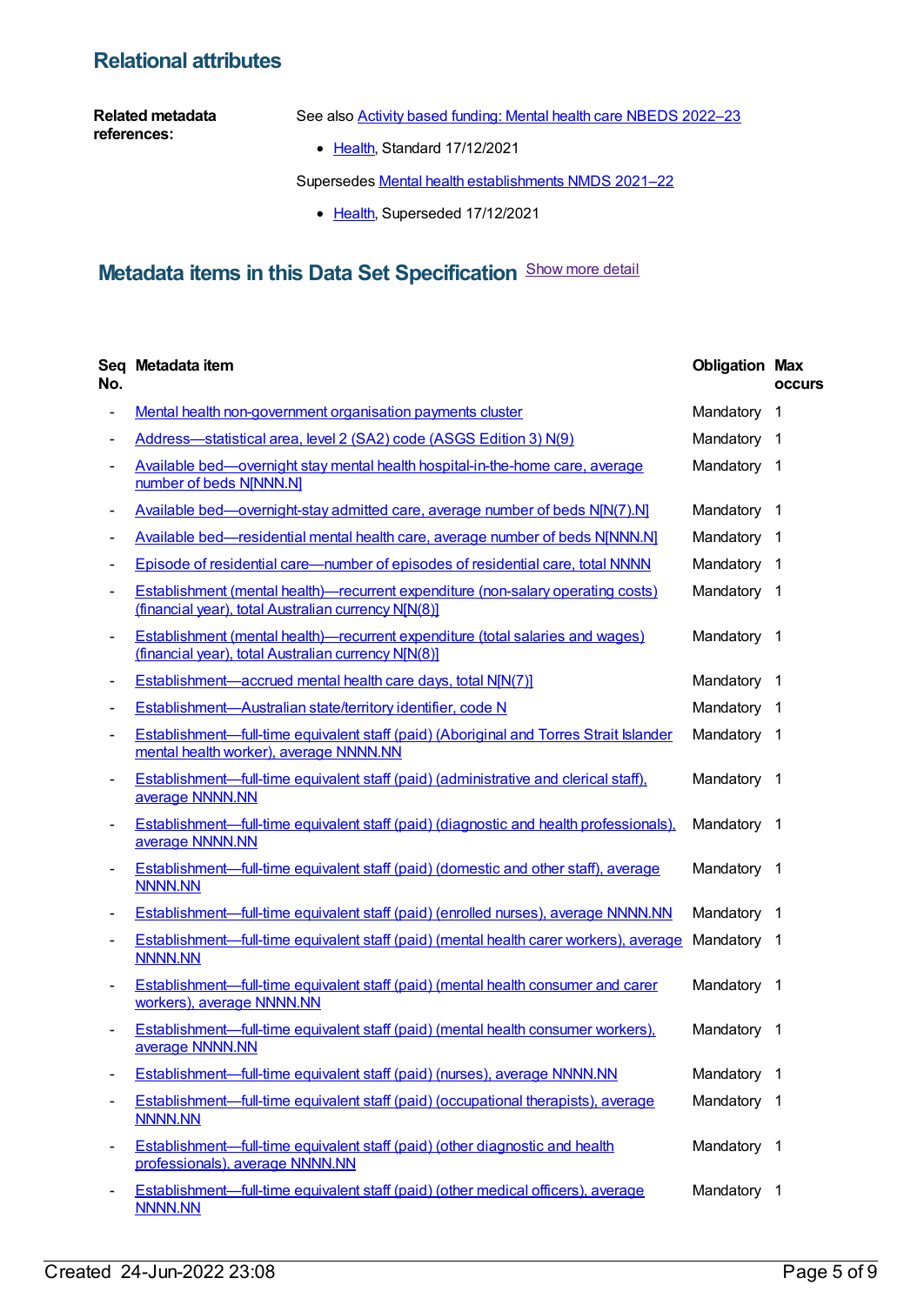|                              | <b>Establishment—full-time equivalent staff (paid) (other personal care staff), average</b><br><b>NNNN.NN</b>                                                                        | Mandatory   | $\overline{1}$ |
|------------------------------|--------------------------------------------------------------------------------------------------------------------------------------------------------------------------------------|-------------|----------------|
| $\overline{\phantom{a}}$     | <b>Establishment—full-time equivalent staff (paid) (psychiatrists), average NNNN.NN</b>                                                                                              | Mandatory   | $\overline{1}$ |
|                              | <b>Establishment—full-time equivalent staff (paid) (psychiatry registrars and trainees),</b><br>average NNNN.NN                                                                      | Mandatory 1 |                |
| $\overline{\phantom{a}}$     | Establishment—full-time equivalent staff (paid) (psychologists), average NNNN.NN                                                                                                     | Mandatory   | - 1            |
|                              | Establishment—full-time equivalent staff (paid) (registered nurses), average<br><b>NNNN.NN</b>                                                                                       | Mandatory 1 |                |
| $\overline{\phantom{a}}$     | Establishment—full-time equivalent staff (paid) (salaried medical officers), average<br><b>NNNN.NN</b>                                                                               | Mandatory 1 |                |
| $\overline{\phantom{a}}$     | Establishment—full-time equivalent staff (paid) (social workers), average NNNN.NN                                                                                                    | Mandatory   | -1             |
| $\overline{\phantom{a}}$     | Establishment-Local Hospital Network identifier, code NNN                                                                                                                            | Mandatory   | $\overline{1}$ |
| $\overline{\phantom{a}}$     | <b>Establishment-number of separations (financial year), total N[NNNNN]</b>                                                                                                          | Mandatory   | $\overline{1}$ |
| $\overline{\phantom{a}}$     | Establishment—recurrent expenditure (administrative expenses) (financial year), total<br><b>Australian currency N[N(8)]</b>                                                          | Mandatory 1 |                |
|                              | Establishment—recurrent expenditure (depreciation) (financial year), total Australian<br>currency N[N(8)]                                                                            | Mandatory   | - 1            |
|                              | Establishment-recurrent expenditure (domestic services) (financial year), total<br><b>Australian currency N[N(8)]</b>                                                                | Mandatory 1 |                |
| $\overline{\phantom{a}}$     | Establishment—recurrent expenditure (drug supplies) (financial year), total Australian<br>currency N[N(8)]                                                                           | Mandatory 1 |                |
| $\qquad \qquad \blacksquare$ | Establishment—recurrent expenditure (food supplies) (financial year), total Australian<br>currency N[N(8)]                                                                           | Mandatory   | $\overline{1}$ |
|                              | Establishment—recurrent expenditure (interest payments) (financial year), total<br><b>Australian currency N[N(8)]</b>                                                                | Mandatory 1 |                |
| $\overline{\phantom{a}}$     | Establishment—recurrent expenditure (medical and surgical supplies) (financial year).<br>total Australian currency N[N(8)]                                                           | Mandatory   | - 1            |
|                              | Establishment-recurrent expenditure (other Commonwealth Government funded<br>expenditure), total Australian currency N[N(8)]                                                         | Mandatory 1 |                |
| $\blacksquare$               | Establishment-recurrent expenditure (other patient revenue funded expenditure).<br>total Australian currency N[N(8)]                                                                 | Mandatory 1 |                |
| $\overline{\phantom{a}}$     | <b>Establishment—recurrent expenditure (other recurrent expenditure) (financial year),</b><br>total Australian currency N[N(8)]                                                      | Mandatory 1 |                |
| $\qquad \qquad \blacksquare$ | Establishment-recurrent expenditure (other revenue funded expenditure), total<br><b>Australian currency N[N(8)]</b>                                                                  | Mandatory 1 |                |
| $\overline{\phantom{a}}$     | Establishment—recurrent expenditure (other state or territory funded expenditure),<br>total Australian currency N[N(8)]                                                              | Mandatory   | $\overline{1}$ |
| $\overline{\phantom{a}}$     | Establishment—recurrent expenditure (patient transport cost) (financial year), total<br><b>Australian currency N[N(8)]</b>                                                           | Mandatory 1 |                |
| $\overline{\phantom{a}}$     | Establishment—recurrent expenditure (recoveries funded expenditure), total<br><b>Australian currency N[N(8)]</b>                                                                     | Mandatory   | $\overline{1}$ |
| $\overline{\phantom{a}}$     | <b>Establishment—recurrent expenditure (repairs and maintenance) (financial year), total</b><br><b>Australian currency N[N(8)]</b>                                                   | Mandatory 1 |                |
| $\qquad \qquad \blacksquare$ | <b>Establishment—recurrent expenditure (salaries and wages) (Aboriginal and Torres</b><br>Strait Islander mental health workers) (financial year), total Australian currency N[N(8)] | Mandatory 1 |                |
| $\overline{\phantom{a}}$     | <b>Establishment—recurrent expenditure (salaries and wages) (administrative and</b><br>clerical staff) (financial year), total Australian currency N[N(8)]                           | Mandatory   | $\overline{1}$ |
| $\overline{\phantom{a}}$     | Establishment-recurrent expenditure (salaries and wages) (domestic and other staff)<br>(financial year), total Australian currency N[N(8)]                                           | Mandatory 1 |                |
| $\overline{\phantom{a}}$     | <b>Establishment—recurrent expenditure (salaries and wages) (enrolled nurses)</b><br>(financial year), total Australian currency N[N(8)]                                             | Mandatory 1 |                |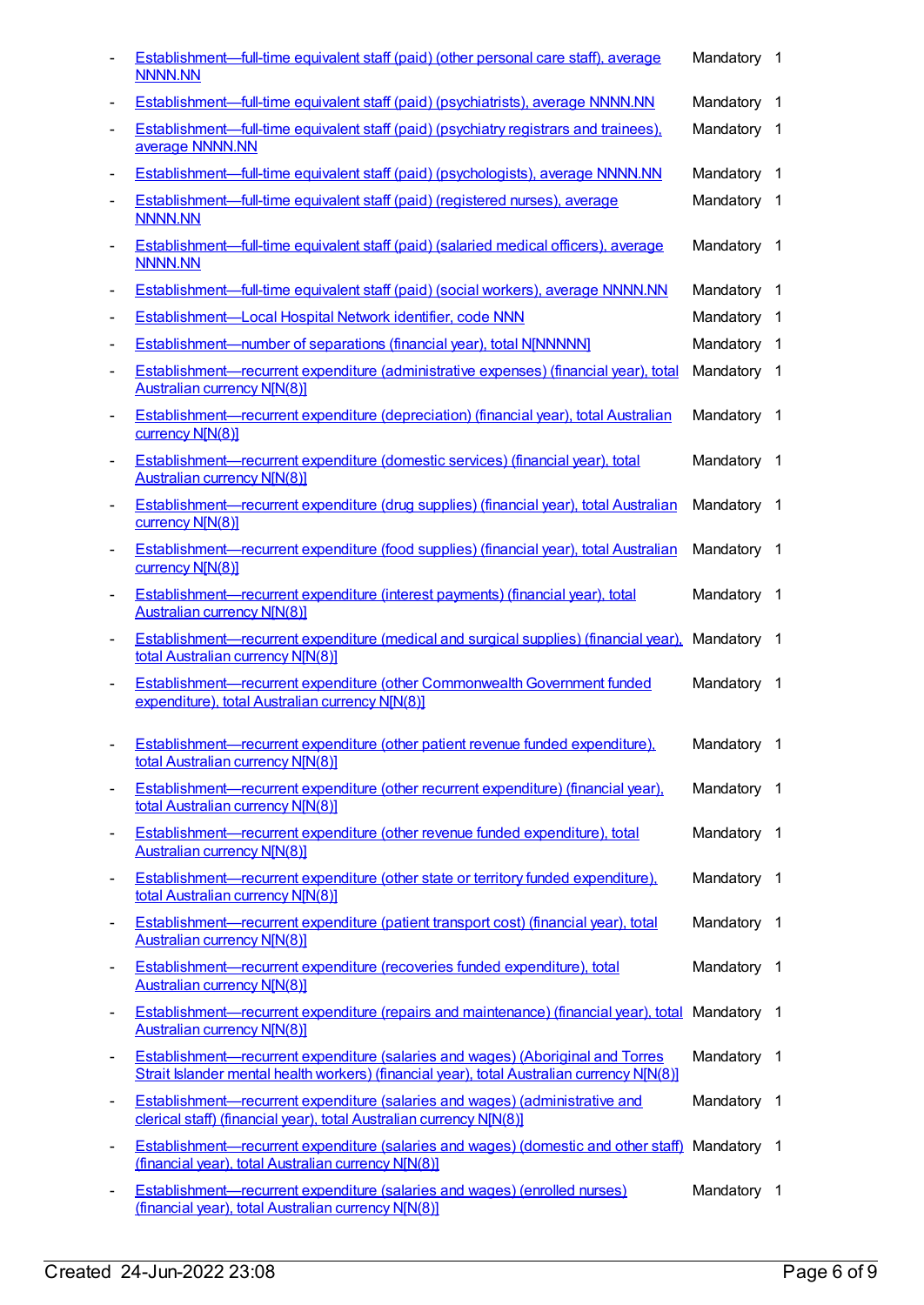|                              | <b>Establishment—recurrent expenditure (salaries and wages) (mental health carer</b><br>workers) (financial year), total Australian currency N[N(8)]               | Mandatory 1 |                          |
|------------------------------|--------------------------------------------------------------------------------------------------------------------------------------------------------------------|-------------|--------------------------|
| $\overline{\phantom{a}}$     | <b>Establishment—recurrent expenditure (salaries and wages) (mental health consumer</b><br>workers) (financial year), total Australian currency N[N(8)]            | Mandatory   | $\overline{1}$           |
|                              | <b>Establishment—recurrent expenditure (salaries and wages) (occupational therapists)</b><br>(financial year), total Australian currency N[N(8)]                   | Mandatory 1 |                          |
|                              | <b>Establishment—recurrent expenditure (salaries and wages) (other diagnostic and</b><br>health professionals) (financial year), total Australian currency N[N(8)] | Mandatory 1 |                          |
|                              | <b>Establishment—recurrent expenditure (salaries and wages) (other medical officers)</b><br>(financial year), total Australian currency N[N(8)]                    | Mandatory 1 |                          |
| $\qquad \qquad \blacksquare$ | Establishment-recurrent expenditure (salaries and wages) (other personal care<br>staff) (financial year), total Australian currency N[N(8)]                        | Mandatory 1 |                          |
| $\overline{\phantom{a}}$     | Establishment-recurrent expenditure (salaries and wages) (psychiatrists) (financial<br>year), total Australian currency N[N(8)]                                    | Mandatory   | $\overline{\phantom{1}}$ |
|                              | Establishment-recurrent expenditure (salaries and wages) (psychiatry registrars and<br>trainees)(financial year), total Australian currency N[N(8)]                | Mandatory 1 |                          |
|                              | <b>Establishment—recurrent expenditure (salaries and wages) (psychologists) (financial</b><br>year), total Australian currency N[N(8)]                             | Mandatory 1 |                          |
|                              | <b>Establishment—recurrent expenditure (salaries and wages) (registered nurses)</b><br>(financial year), total Australian currency N[N(8)]                         | Mandatory 1 |                          |
| $\overline{\phantom{a}}$     | <b>Establishment—recurrent expenditure (salaries and wages) (social workers) (financial Mandatory 1</b><br>year), total Australian currency N[N(8)]                |             |                          |
| $\overline{\phantom{a}}$     | <b>Establishment—recurrent expenditure (state or territory health authority funded), total</b><br><b>Australian currency N[N(8)]</b>                               | Mandatory 1 |                          |
|                              | <b>Establishment—recurrent expenditure (superannuation employer contributions)</b><br>(financial year), total Australian currency N[N(8)]                          | Mandatory 1 |                          |
|                              | Establishment-recurrent expenditure (visiting medical officer payments) (financial<br>year), total Australian currency N[N(8)]                                     | Mandatory   | $\overline{1}$           |
|                              | Establishment-region identifier, X[X]                                                                                                                              | Mandatory 1 |                          |
|                              | Establishment-region name, text XXX[X(57)]                                                                                                                         | Mandatory 1 |                          |
|                              | Establishment-sector, code N                                                                                                                                       | Mandatory 1 |                          |
|                              | Establishment-service unit cluster identifier, XXXXX                                                                                                               | Mandatory   | $\overline{1}$           |
| -                            | Establishment-service unit cluster name, text XXX[X(97)]                                                                                                           | Mandatory   | $\overline{1}$           |
| ۰                            | Hospital-hospital identifier, XXXXX                                                                                                                                | Mandatory   | -1                       |
|                              | Hospital-hospital name, text XXX[X(97)]                                                                                                                            | Mandatory   | $\overline{1}$           |
|                              | Specialised mental health service organisation—carer representation arrangements<br>indicator, code N                                                              | Mandatory   | - 1                      |
|                              | Specialised mental health service organisation-consumer committee representation<br>arrangements, code N                                                           | Mandatory 1 |                          |
|                              | Specialised mental health service organisation-consumer representation<br>arrangements indicator, code N                                                           | Mandatory 1 |                          |
| -                            | Specialised mental health service organisation—organisation identifier, XXXX                                                                                       | Mandatory   | $\overline{1}$           |
| ٠                            | Specialised mental health service organisation—organisation name, text XXX[X(97)]                                                                                  | Mandatory   | - 1                      |
| -                            | Specialised mental health service organisation—service delivery setting, code N                                                                                    | Mandatory   | - 1                      |
| -                            | Specialised mental health service organisation-use of formal complaints<br>mechanism for carer participation arrangements indicator, code N                        | Mandatory 1 |                          |
| $\overline{a}$               | Specialised mental health service organisation—use of formal complaints<br>mechanism for consumer participation arrangements indicator, code N                     | Mandatory 1 |                          |
|                              | Specialised mental health service organisation—use of formal participation policy for<br>carer participation arrangements indicator, code N                        | Mandatory 1 |                          |
|                              | Specialised mental health service organisation-use of formal participation policy for<br>consumer participation arrangements indicator, code N                     | Mandatory 1 |                          |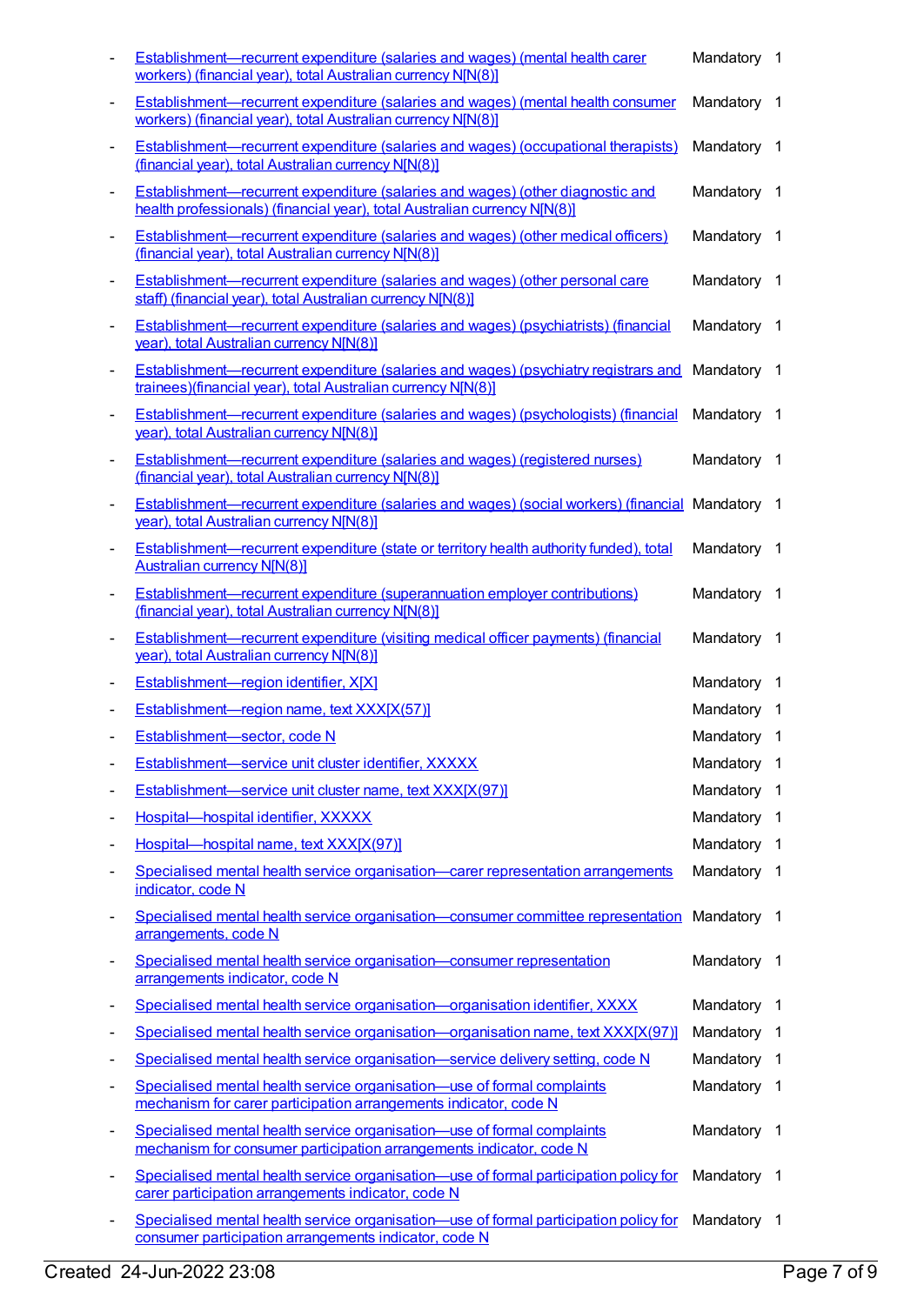|                              | Specialised mental health service organisation—use of regular carer experience<br>surveys for carer participation arrangements indicator, code N       | Mandatory 1 |                |
|------------------------------|--------------------------------------------------------------------------------------------------------------------------------------------------------|-------------|----------------|
|                              | Specialised mental health service organisation—use of regular consumer experience<br>surveys for consumer participation arrangements indicator, code N | Mandatory 1 |                |
|                              | Specialised mental health service organisation—use of regular discussion groups for<br>carer participation arrangements indicator, code N              | Mandatory 1 |                |
|                              | Specialised mental health service organisation—use of regular discussion groups for<br>consumer participation arrangements indicator, code N           | Mandatory 1 |                |
|                              | Specialised mental health service unit-implementation of National Standards for<br>Mental Health Services status, code N                               | Mandatory   | - 1            |
| -                            | Specialised mental health service—admitted patient care program type, code N                                                                           | Mandatory   | - 1            |
|                              | Specialised mental health service—admitted patient service unit identifier, XXXXXX                                                                     | Mandatory   | $\overline{1}$ |
|                              | Specialised mental health service-admitted patient service unit name, text<br><b>XXX[X(97)]</b>                                                        | Mandatory 1 |                |
|                              | Specialised mental health service-ambulatory service unit identifier, XXXXXX                                                                           | Mandatory   | - 1            |
|                              | Specialised mental health service—ambulatory service unit name, text XXX[X(97)]                                                                        | Mandatory 1 |                |
|                              | Specialised mental health service-co-location with acute care hospital, code N                                                                         | Mandatory 1 |                |
|                              | Specialised mental health service—non-government non-profit indicator, yes/no code<br>N                                                                | Mandatory 1 |                |
|                              | Specialised mental health service—number of clients receiving services from an<br>ambulatory mental health care service, total clients NNNNNN          | Mandatory 1 |                |
|                              | Specialised mental health service—number of hours staffed, average hours N[N]                                                                          | Mandatory   | $\overline{1}$ |
|                              | Specialised mental health service—number of service contacts provided to clients by<br>an ambulatory mental health care service, total contacts NNNNNN | Mandatory 1 |                |
|                              | Specialised mental health service-residential service unit identifier, XXXXXX                                                                          | Mandatory   | - 1            |
|                              | Specialised mental health service-residential service unit name, text XXX[X(97)]                                                                       | Mandatory 1 |                |
|                              | Specialised mental health service—residual expenditure (academic positions), total<br><b>Australian currency N[N(8)]</b>                               | Mandatory 1 |                |
|                              | Specialised mental health service-residual expenditure (education and training).<br>total Australian currency N[N(8)]                                  | Mandatory 1 |                |
| $\overline{\phantom{a}}$     | Specialised mental health service—residual expenditure (insurance), total Australian<br>currency N[N(8)]                                               | Mandatory   | $\overline{1}$ |
| -                            | Specialised mental health service-residual expenditure (Mental Health Act<br>Requlation or related legislation), total Australian currency N[N(8)]     | Mandatory 1 |                |
| $\overline{a}$               | Specialised mental health service-residual expenditure (mental health promotion),<br>total Australian currency N[N(8)]                                 | Mandatory 1 |                |
|                              | Specialised mental health service-residual expenditure (mental health research),<br>total Australian currency N[N(8)]                                  | Mandatory 1 |                |
| $\overline{\phantom{a}}$     | Specialised mental health service—residual expenditure (other indirect expenditure).<br>total Australian currency N[N(8)]                              | Mandatory 1 |                |
| $\overline{\phantom{a}}$     | Specialised mental health service—residual expenditure (patient transport services),<br>total Australian currency N[N(8)]                              | Mandatory   | - 1            |
| $\qquad \qquad \blacksquare$ | Specialised mental health service—residual expenditure (program administration).<br>total Australian currency N[N(8)]                                  | Mandatory 1 |                |
| $\overline{\phantom{a}}$     | Specialised mental health service-residual expenditure (property leasing costs).<br>total Australian currency N[N(8)]                                  | Mandatory 1 |                |
|                              | Specialised mental health service—residual expenditure (service development), total<br><b>Australian currency N[N(8)]</b>                              | Mandatory 1 |                |
| $\overline{\phantom{a}}$     | Specialised mental health service-residual expenditure (superannuation), total<br><b>Australian currency N[N(8)]</b>                                   | Mandatory 1 |                |
| $\overline{\phantom{a}}$     | Specialised mental health service-residual expenditure (support services), total<br><b>Australian currency N[N(8)]</b>                                 | Mandatory   | $\overline{1}$ |